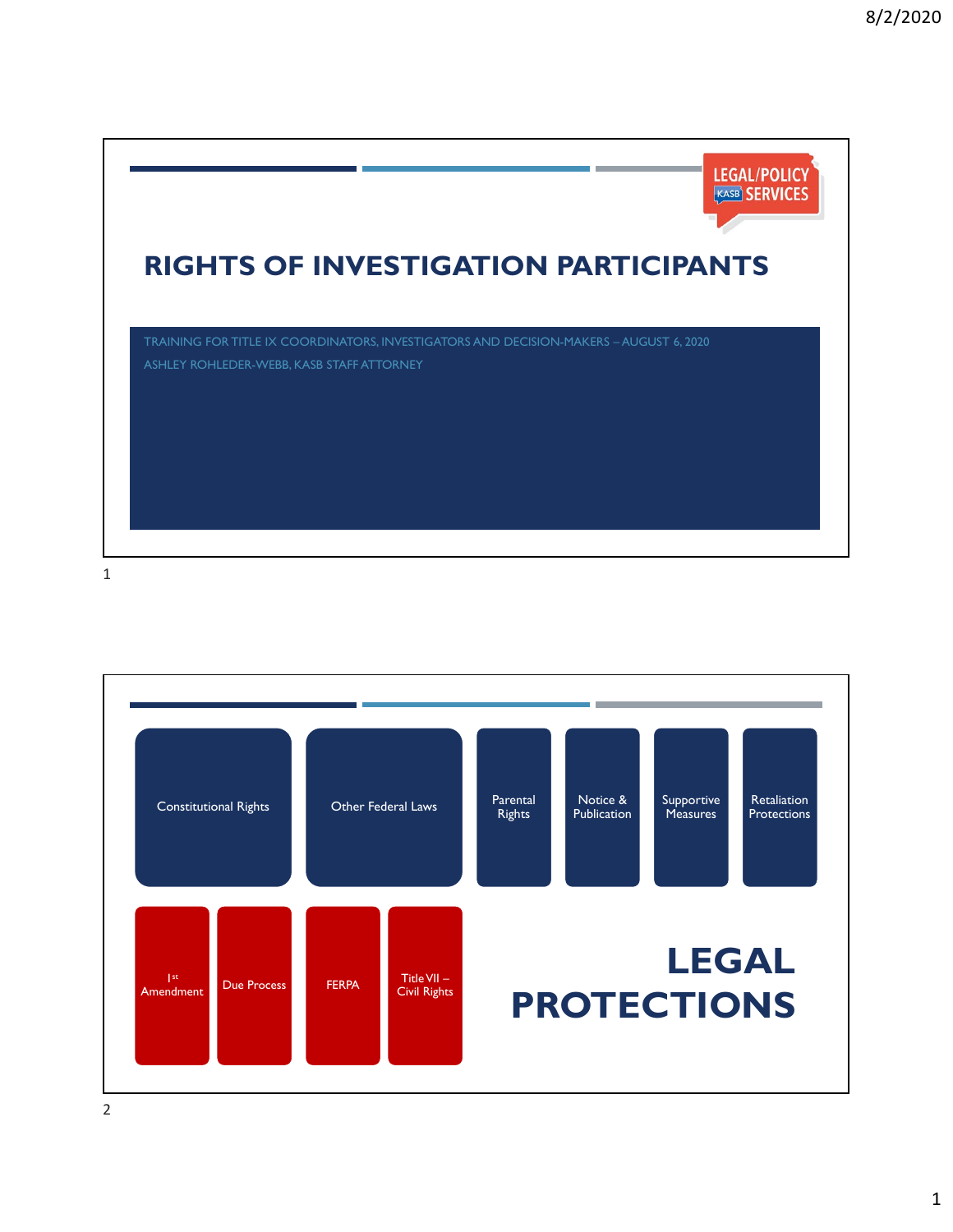#### CONSTITUTIONAL RIGHTS

# I<sup>st</sup> Amendment

Free speech – just like outside of school, free speech has limits, but even in school, students and staff retain their constitutional rights.

# Due Process

Before a state/government actor can deprive an individual of a right or something that has been guaranteed to that person, the government has to provide a basis for the movement.

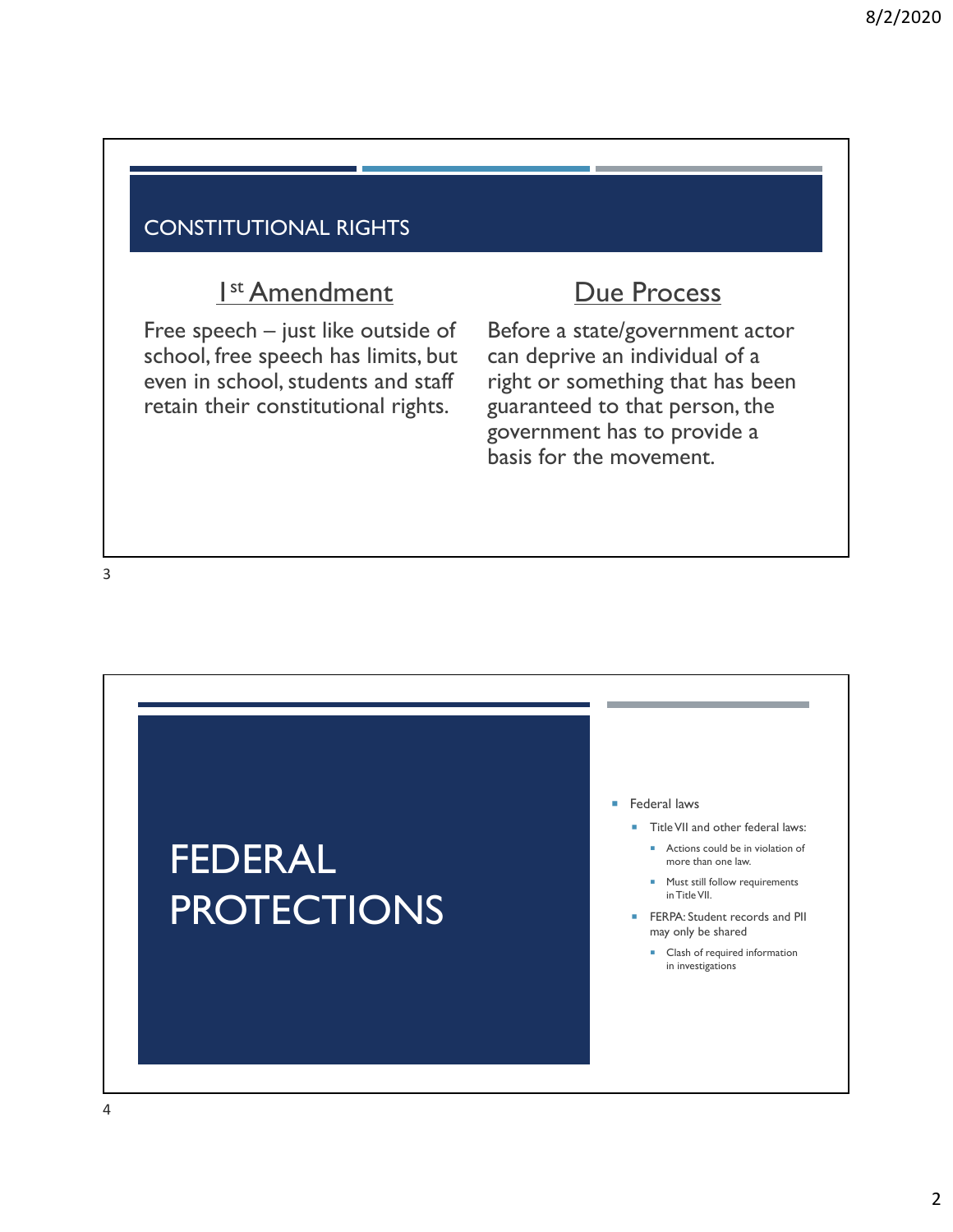

5

#### **NOTIFICATION**

- **Districts must notify applicants for admission and employment, students, parents or legal guardians of** elementary and secondary school students, employees, and all unions or professional organizations holding collective bargaining or professional agreements with the district, of the name or title, office address, electronic mail address, and telephone number of the Title IX Coordinator.
- **Each district must notify persons entitled to a notification that the district does not discriminate on** the basis of sex in the education program or activity that it operates, and that it is required by Title IX not to discriminate in such a manner.
- Such notification must state that the requirement not to discriminate in the education program or activity extends to admission and employment, and that inquiries about the application of Title IX and this part to such district may be referred to the district's Title IX Coordinator, to the Assistant Secretary, or both.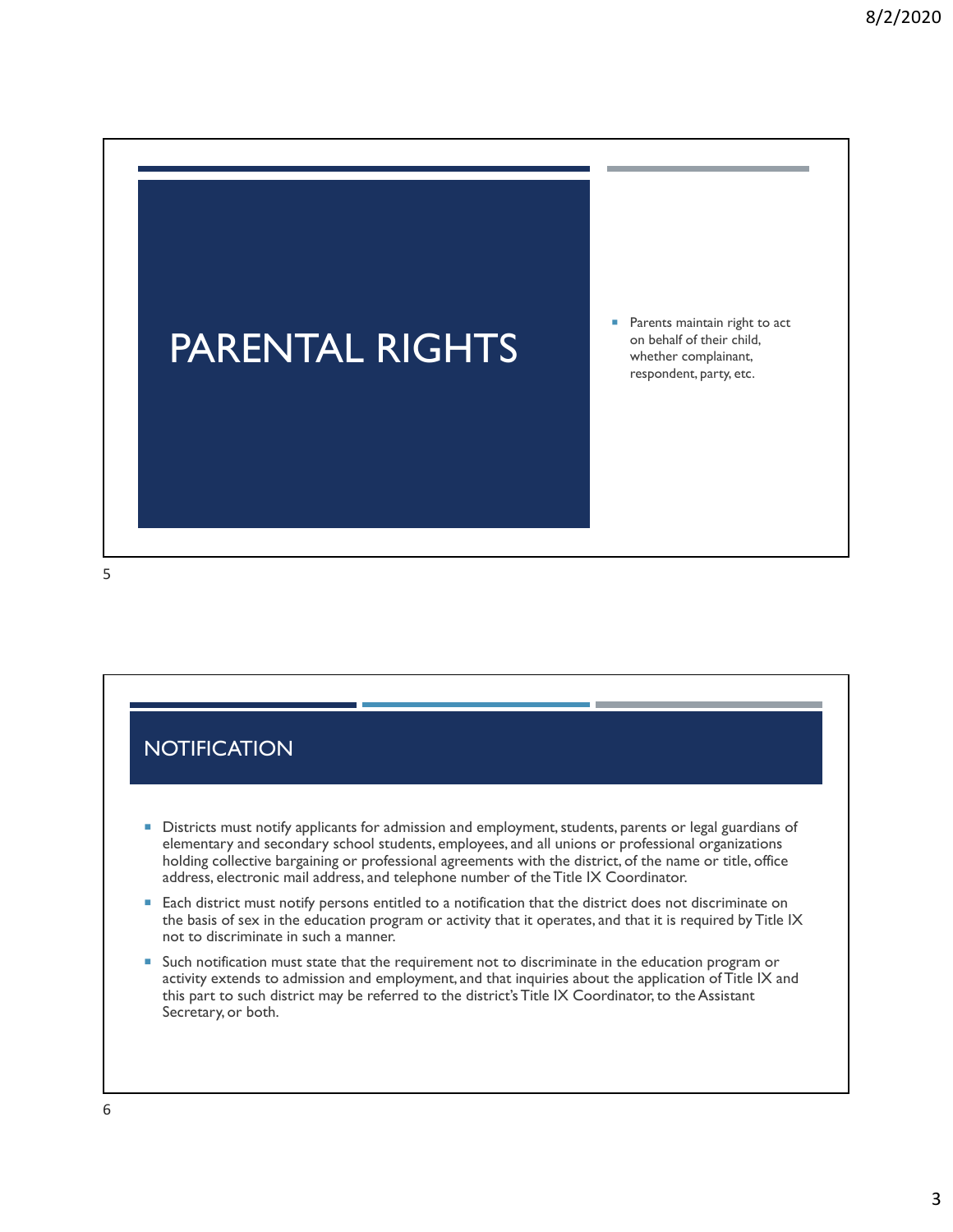#### **PUBLICATION**

- **Districts must prominently display the contact information required to be listed for the Title IX** Coordinator on its website, if any, and in each handbook or catalog that it makes available to persons entitled to a notification.
- Districts must not use or distribute a publication stating that the district treats applicants, students, or employees differently on the basis of sex except as such treatment is permitted by Title IX.
- **Districts must adopt and publish formal complaint investigation procedures that provide for the prompt and** equitable resolution of student and employee complaints alleging any action that would be prohibited by Title IX and a process that complies with the regulations.
- Districts must provide persons entitled to a notification notice of the district's formal complaint investigation procedures, including:
	- **how to report or file a complaint of sex discrimination,**
	- **how to report or file a formal complaint of sexual harassment, and**
	- how the district will respond.

7

### NOTIFICATION & PUBLICATION SUMMARY

- Provide notice of
	- **Nondiscrimination Policy,**
	- **Formal Complaint Investigation Process,**
	- Title IX Coordinator's Contact Information, and
	- Name/Title, Office Address, Phone Number, Email
	- that inquiries about the application of Title IX may be referred to the Title IX Coordinator, to the Assistant Secretary, or both.
	- Training Materials must be shared on website or otherwise be available if no website.
- On website, in handbooks or other materials available to:
	- **a** applicants for admission and employment,
	- students,
	- parents or legal guardians of elementary and secondary school students,
	- employees,
	- and all unions or professional organizations holding collective bargaining or professional agreements with the district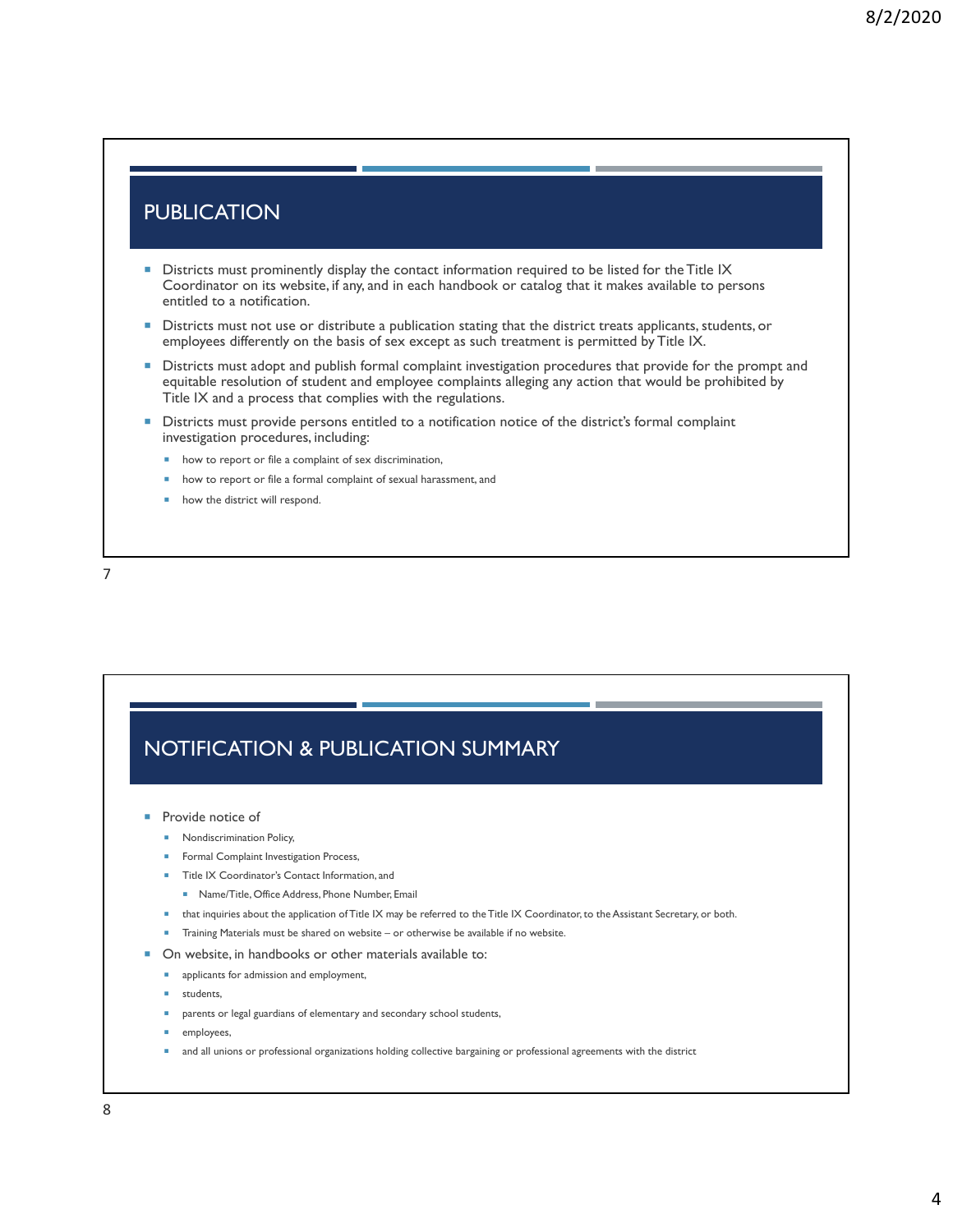

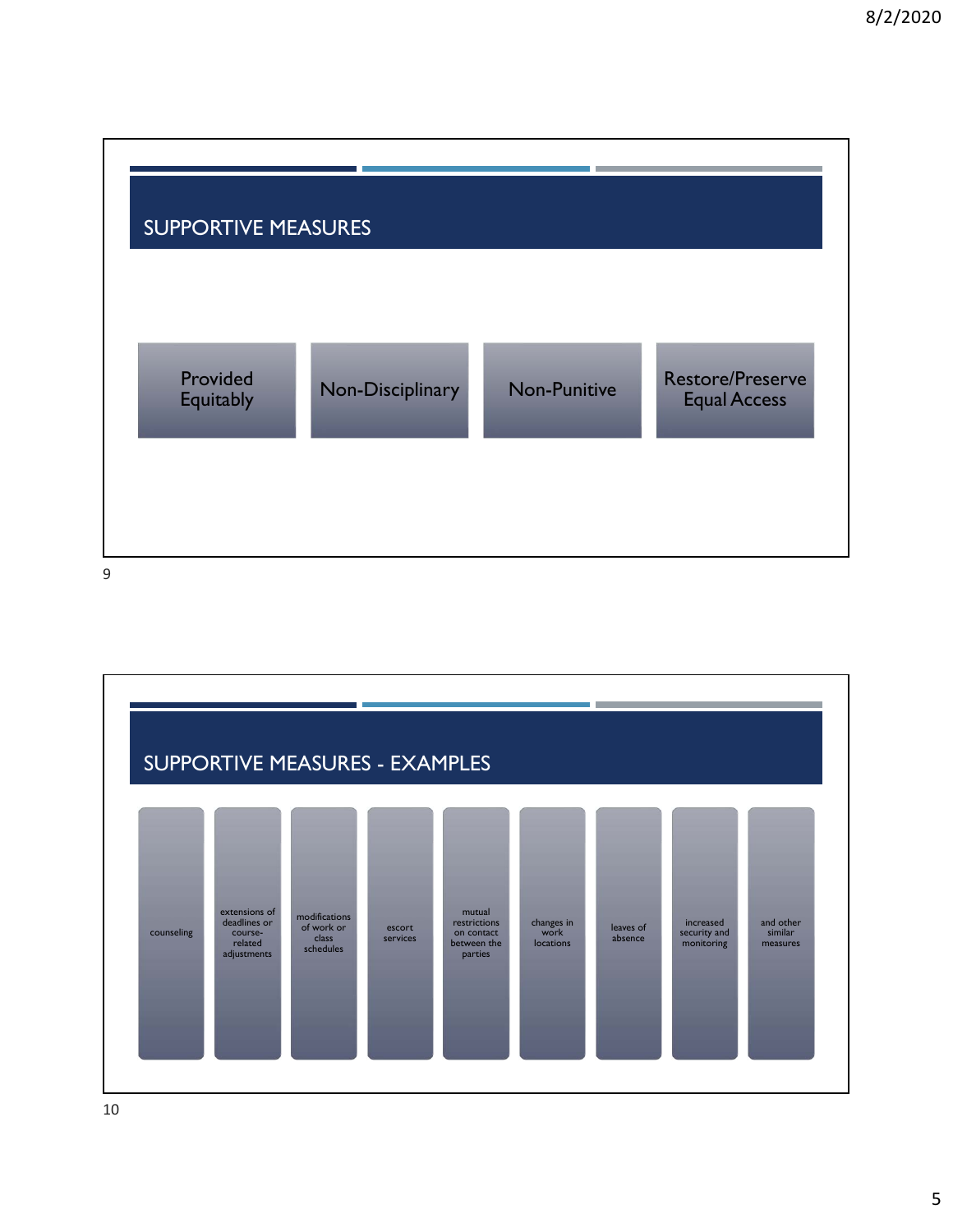Complaints alleging retaliation may be filed according to the formal complaint investigation procedures for sex discrimination.

- No district or other person may intimidate, threaten, coerce, or discriminate against any individual for the purpose of interfering with any right or privilege secured by title IX or this part, or because the individual has made a report or complaint, testified, assisted, or participated or refused to participate in any manner in an investigation, proceeding, or hearing under this part.
- Intimidation, threats, coercion, or discrimination, including charges against an individual for code of conduct violations that do not involve sex discrimination or sexual harassment, but arise out of the same facts or circumstances as a report or complaint of sex discrimination, or a report or formal complaint of sexual harassment, for the purpose of interfering with any right or privilege secured by title IX or this part, constitutes retaliation.
- The district must keep confidential the identity of any individual who has made a report or complaint of sex discrimination, including any individual who has made a report or filed a formal complaint of sexual harassment, any complainant, any individual who has been reported to be the perpetrator of sex discrimination, any respondent, and any witness, except as may be permitted by the FERPA, as required by law, or to conduct any investigation, hearing, or judicial proceeding arising thereunder.

### **RETALIATION PROHIBITED**

11

**RETALIATION PROHIBITED** ■ The exercise of rights protected under the First Amendment does not constitute retaliation prohibited by Title IX. Charging an individual with a code of conduct violation for making a materially false statement in bad faith in the course of a formal complaint investigation proceeding does not constitute retaliation, provided, however, that a determination regarding responsibility, alone, is not sufficient to conclude that any party made a materially false statement in bad faith.